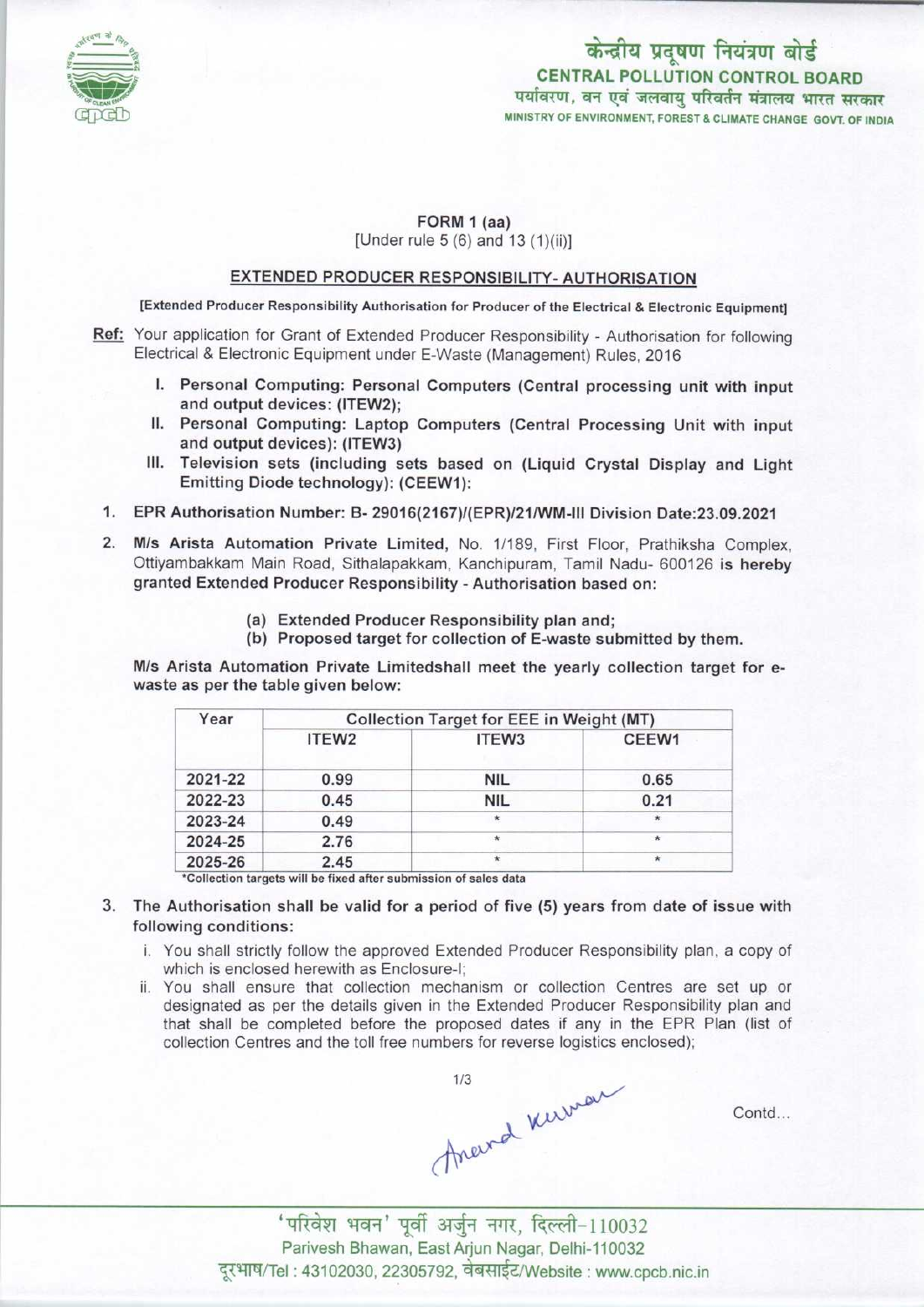

From pre page...

- iii. You shall ensure that all the collected e-waste is channelized to your dismantler/recycler M/s Greenzon Recycling Pvt. Ltd. R-30, UPSIDC Industrial area, Sikandrabad, Bulandshahr and records shall be maintained at dismantler/ recycler and your end;
- iv. You shall maintain records, in Form-2 of these Rules, of e-waste and make such records available for scrutiny by Central Pollution Control Board;
- v. You shall file annual returns in Form-3 to the Central Pollution Control Board on or before 30th day of June following the financial year to which that returns relates.

## vi. General Terms & Conditions of the Authorisation:

- a. The authorisation shall comply with provisions of the Environment (Protection) Act, 1986 and the E-waste (Management) Rules,2016 made there under;
- b. The authorisation or its renewal shall be produced for inspection at the request of an officer authorised by the Central Pollution Control Board;
- c.Any change in the approved Extended Producer Responsibility plan should be informed to Central Pollution Control Board within 15 days on which decision shall be communicated by Central Pollution Control Board within sixty days;
- d. It is the duty of the authorised person to take prior permission of the Central Pollution Control Board to close down any collection centre/points or any other facility which are part of the EPR plan;
- e. An application for the renewal of authorisation shall be made as laid down in subrule (vi) of rule of 13(1) the E- Waste (Management) Rules, 2016;
- f. The Board reserves right to cancel/amend/revoke the authorisation at any time as per the policy of the Board or Government.

#### vii. Additional Conditions: -

- a) That the applicant will submit annual sales data along with annual returns;
- b) That the applicant has to ensure that the addresses of collection points provided by them in their EPR Plan are correct and traceable and the collection points/centres are functional;
- c) That the applicant will submit revised application for grant of EPR Authorisation in case of applicant adding/changing PRO or changing its EPR Plan;

fraved knowner

2/3

Contd...